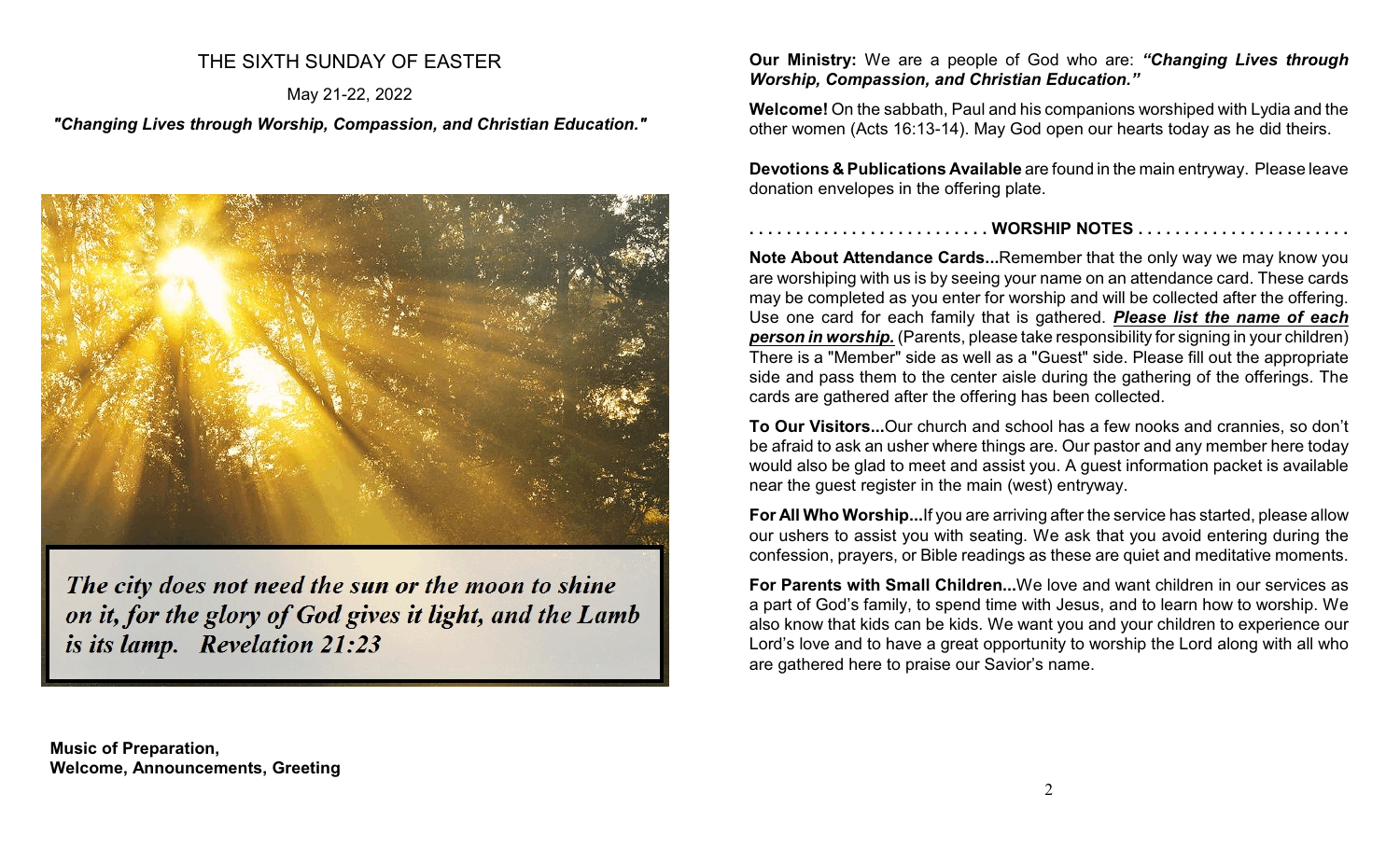#### **DIVINE SERVICE, SETTING ONE**

*(The music for the liturgy may be found on page 151 in the Hymnal)*

*Notes for Worship: As you prepare for worship this day, we invite you to turn to the prayer section of the Hymnal (page 305). In addition to prayers for before and after worship, there are prayers for all aspects of the Christian Life (some of the prayers are also located on the inside front cover of the hymnal). May these prayers be useful in your worship.*

*Before worship prayer - Almighty God, grant that we, who have been redeemed from the old life of sin by our baptism into the death and resurrection of Your Son Jesus Christ, may be renewed by Your Holy Spirit to live in righteousness and true holiness; through Jesus Christ, our Lord. AMEN.* 

**8:30am - Preservice: "Lamb of God"** *Lana McHugh, Soloist*

## *We're So Glad God Brought You Here Today!*

**Opening Hymn: "Alleluia! Jesus Is Risen"** *LSB, hymn #474*

Alleluia! Jesus is risen! Trumpets resounding in glorious light! Splendor, the Lamb, Heaven forever! Oh, what a miracle God has in sight! *Jesus is risen and we shall arise: Give God the glory! Alleluia!* 

Walking the way, Christ in the center Telling the story to open our eyes; Breaking our bread, Giving us glory: Jesus our blessing, our constant surprise. *Jesus is risen and we shall arise: Give God the glory! Alleluia!* 

Jesus the vine, We are the branches; Life in the Spirit the fruit of the tree; Heaven to earth, Christ to the people, Gift of the future now flowing to me. *Jesus is risen and we shall arise: Give God the glory! Alleluia!*

Weeping, be gone; Sorrow, be silent: Death put asunder, and Easter is bright. Cherubim sing: "O grave, be open!" Clothe us in wonder, adorn us in light. *Jesus is risen and we shall arise: Give God the glory! Alleluia!* 

City of God, Easter forever, Golden Jerusalem, Jesus the Lamb, River of life, Saints and archangels, Sing with creation to God the I AM! *Jesus is risen and we shall arise: Give God the glory! Alleluia!* 

#### **INVOCATION, CONFESSION AND ASSURANCE OF PARDON**

- P: In the name of the Father and of the  $+$  Son and of the Holy Spirit.
- **C: Amen.** *Matthew 28:19b*
- P: If we say we have no sin, we deceive ourselves, and the truth is not in us.
- **C: But if we confess our sins, God, who is faithful and just, will forgive our sins and cleanse us from all unrighteousness.** *1 John 1:8-9*
- P: Dear Friends in Christ, let us humble our hearts before our Holy God and silently reflect upon our sins. *(Moment of silent reflection)*
- P: Let us then confess our sins to God our Father.
- **C: Most merciful God, we confess that we are by nature sinful and unclean. We have sinned against You in thought, word, and deed, by what we have done and by what we have left undone. We have not loved You with our whole heart; we have notloved our neighbors as ourselves. We justly deserve Your present and eternal punishment. For the sake of Your Son, Jesus Christ, have mercy on us. Forgive us, renew us, and lead us, so that we may delight in Your will and walk in Your ways to the glory of Your holy name. Amen**
- P: Almighty God in His mercy has given His Son to die for you and for His sake forgives you all your sins. Upon this your confession, I, by virtue of my office,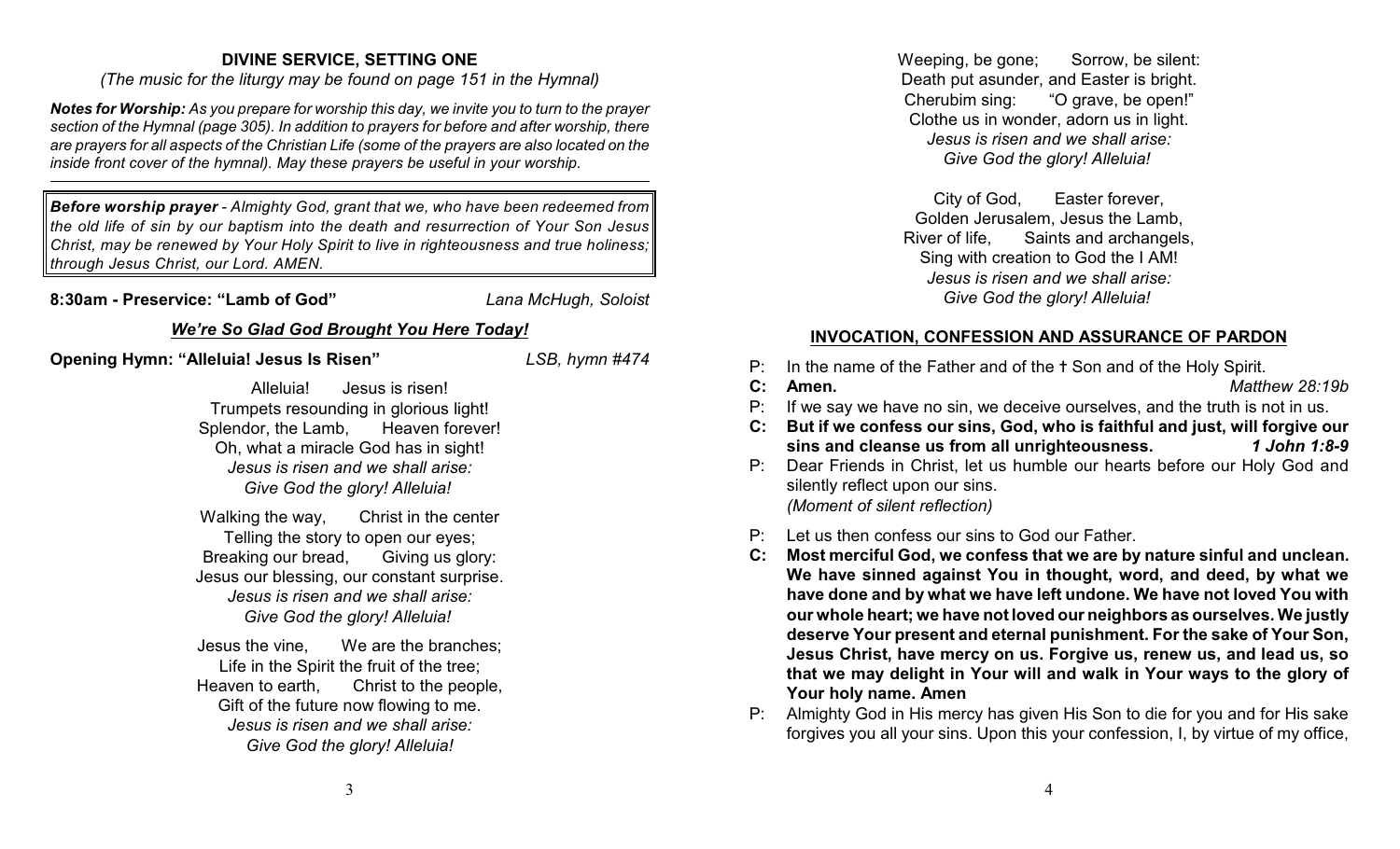as a called and ordained servant of the Word, announce the grace of God unto all of you, and in the stead and by the command of my Lord Jesus Christ I forgive you all your sins in the name of the Father and of the ^ Son and of the Holy Spirit. *John 20:19-23*

**C: Amen.**

#### **KYRIE ~** *Lord, Have Mercy Mark 10:47*

- P: In peace let us pray to the Lord.
- **C: (Sung) Lord, have mercy.**
- P: For the peace from above and for our salvation let us pray to the Lord.
- **C: (Sung) Lord, have mercy.**
- For the peace of the whole world, for the well-being of the Church of God, and for the unity of all let us pray to the Lord.
- **C: (Sung) Lord, have mercy.**
- P: For this holy house and for all who offer here their worship and praise let us pray to the Lord.
- **C: (Sung) Lord, have mercy.**
- P: Help, save, comfort, and defend us, gracious Lord.
- **C: (Sung) Amen.**

## **HYMN OF PRAISE**

**Gloria in Excelsis ~***Glory to God in the Highest Luke 2:14, John 1:29*

- P: Glory to God in the highest, and peace to his people on earth.
- **C: (Sung) Lord God, heavenly king, almighty God and Father: We worship you, we give you thanks, we praise you for your glory. Lord Jesus Christ, only Son of the Father, Lord God, Lamb of God: You take away the sin of the world; have mercy on us. You are seated at the right hand of the Father; receive our prayer. For you alone are the Holy One, you alone are the Lord, you alone are the Most High, Jesus Christ, with the Holy Spirit, in the glory of God the Father. Amen**
- P: The Lord be with you. *2 Timothy 4:22*

- **C: (Sung) And also with you.**
- P: Let us pray . . . . O God, the giver of all that is good, by Your holy inspiration grant that we may think those things that are right and by Your merciful guiding

accomplish them; through Jesus Christ, Your Son, our Lord, who lives and reigns with You and the Holy Spirit, one God, now and forever.

**C: Amen**

*(Please be Seated)*

## **THE READING OF THE WORD**

**First Lesson:** Acts 16:9-15 *(Paul Is Called to Macedonia)*

During the night Paul had a vision of a man of Macedonia standing and begging him, "Come over to Macedonia and help us." After Paul had seen the vision, we got ready at once to leave for Macedonia, concluding that God had called us to preach the gospel to them. From Troas we put out to sea and sailed straight for Samothrace, and the next day on to Neapolis. From there we traveled to Philippi, a Roman colony and the leading city of that district of Macedonia. And we stayed there several days. On the Sabbath we went outside the city gate to the river, where we expected to find a place of prayer. We sat down and began to speak to the women who had gathered there. One of those listening was a woman named Lydia, a dealer in purple cloth from the city of Thyatira, who was a worshiper of God. The Lord opened her heart to respond to Paul's message. When she and the members of her household were baptized, she invited us to her home. "If you consider me a believer in the Lord," she said, "come and stay at my house." And she persuaded us.

**Second Lesson:** Revelation 21:9-14, 21-27 *(The Heavenly Jerusalem)*

One of the seven angels who had the seven bowls full of the seven last plagues came and said to me, "Come, I will show you the bride, the wife of the Lamb." And he carried me away in the Spirit to a mountain great and high, and showed me the Holy City, Jerusalem, coming down out of heaven from God. It shone with the glory of God, and its brilliance was like that of a very precious jewel, like a jasper, clear as crystal. It had a great, high wall with twelve gates, and with twelve angels at the gates. On the gates were written the names of the twelve tribes of Israel. There were three gates on the east, three on the north, three on the south and three on the west. The wall of the city had twelve foundations, and on them were the names of the twelve apostles of the Lamb. . . . The twelve gates were twelve pearls, each gate made of a single pearl. The great street of the city was of pure gold, like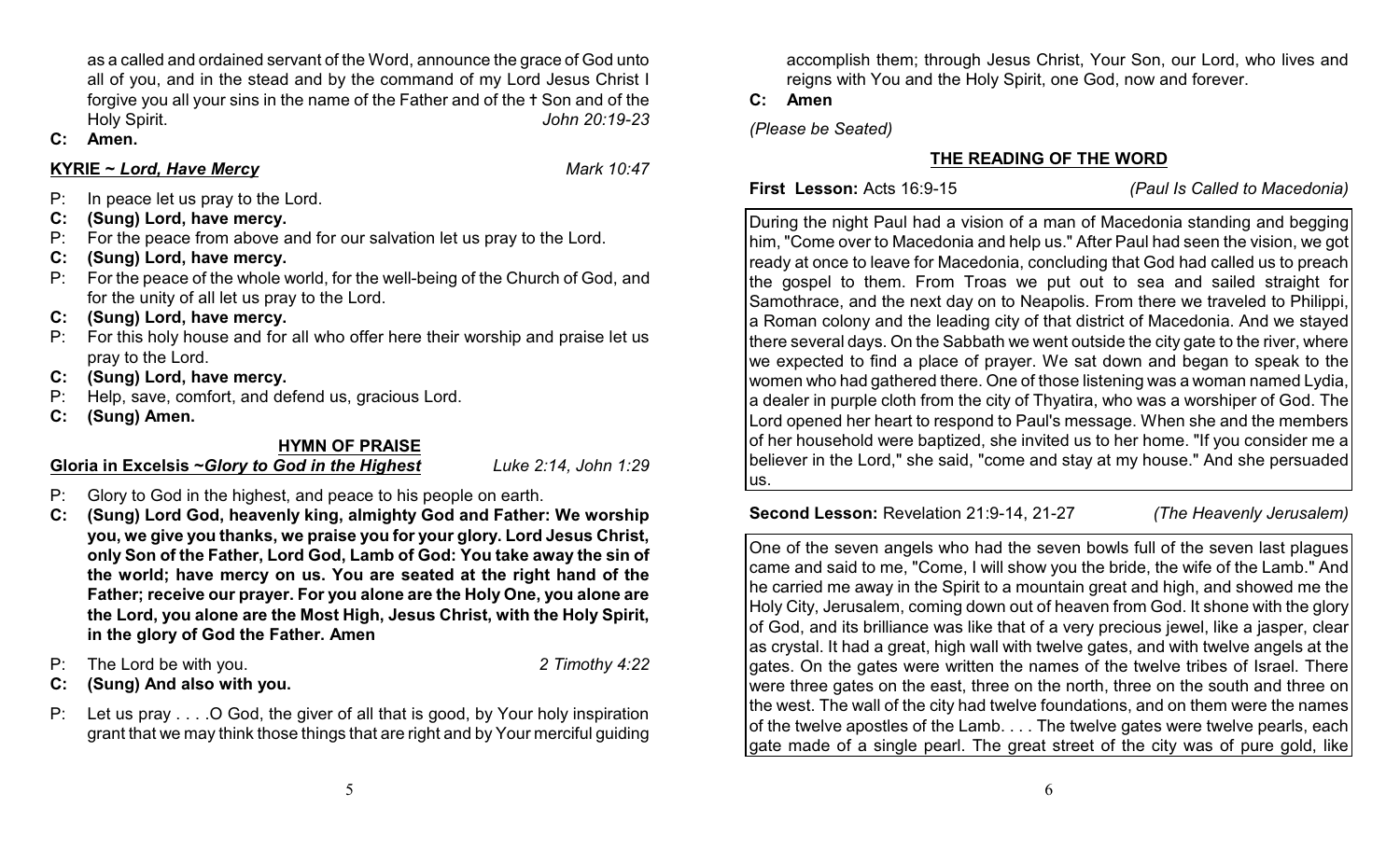transparent glass. I did not see a temple in the city, because the Lord God Almighty and the Lamb are its temple. The city does not need the sun or the moon to shine on it, for the glory of God gives it light, and the Lamb is its lamp. The nations will walk by its light, and the kings of the earth will bring their splendor into it. On no day will its gates ever be shut, for there will be no night there. The glory and honor of the nations will be brought into it. Nothing impure will ever enter it, nor will anyone who does what is shameful or deceitful, but only those whose names are written in the Lamb's book of life.

#### **Stand**

#### **Alleluia and Verse - Common** *John 6:68*

- **C: (Sung) Alleluia. Lord, to whom shall we go? You have the words of eternal life. Alleluia, alleluia.**
- P: The Holy Gospel according to St. John, the sixteenth chapter.
- **C: (Sung) Glory to You, O Lord.**

**Gospel Lesson:** John 16:23-33 *(Jesus' Victory For Us)*

In that day you will no longer ask me anything. I tell you the truth, my Father will give you whatever you ask in my name. Until now you have not asked for anything in my name. Ask and you will receive, and your joy will be complete. "Though I have been speaking figuratively, a time is coming when I will no longer use this kind of language but will tell you plainly about my Father. In that day you will ask in my name. I am not saying that I will ask the Father on your behalf. No, the Father himself loves you because you have loved me and have believed that I came from God. I came from the Father and entered the world; now I am leaving the world and going back to the Father." Then Jesus' disciples said, "Now you are speaking clearly and without figures of speech. Now we can see that you know all things and that you do not even need to have anyone ask you questions. This makes us believe that you came from God." "You believe at last!" Jesus answered. "But a time is coming, and has come, when you will be scattered, each to his own home. You will leave me all alone. Yet I am not alone, for my Father is with me. "I have told you these things, so that in me you may have peace. In this world you will have trouble. But take heart! I have overcome the world."

P: This is the Gospel of the Lord.

**C: (Sung) Praise to You, O Christ.**

*(Please be Seated)*

#### **Sermon Hymn: "Jerusalem the Golden"** *LSB, hymn #672*

Jerusalem the golden, With milk and honey blest— The promise of salvation, The place of peace and rest— We know not, oh, we know not What joys await us there: The radiancy of glory, The bliss beyond compare!

Within those walls of Zion Sounds forth the joyful song, As saints join with the angels And all the martyr throng. The Prince is ever with them; The daylight is serene; The city of the blessed Shines bright with glorious sheen.

Around the throne of David, The saints, from care released, Raise loud their songs of triumph To celebrate the feast. They sing to Christ their leader, Who conquered in the fight, Who won for them forever Their gleaming robes of white.

O sweet and blessed country, The home of God's elect! O sweet and blessed country That faithful hearts expect! In mercy, Jesus, bring us To that eternal rest With You and God the Father And Spirit, ever blest.

**Sermon: "New Jerusalem Bound"** *Revelation 21:9-14, 21-27*

## **Stand**

P: Let us confess our faith, using the words of the Apostles' Creed.

**C: I believe in God, the Father Almighty, maker of heaven and earth. And in Jesus Christ, his only Son, our Lord, who was conceived by the Holy Spirit, born of the virgin Mary, suffered under Pontius Pilate, was crucified, died and was buried. He descended into hell. The third day he rose again from the dead. He ascended into heaven and sits at the**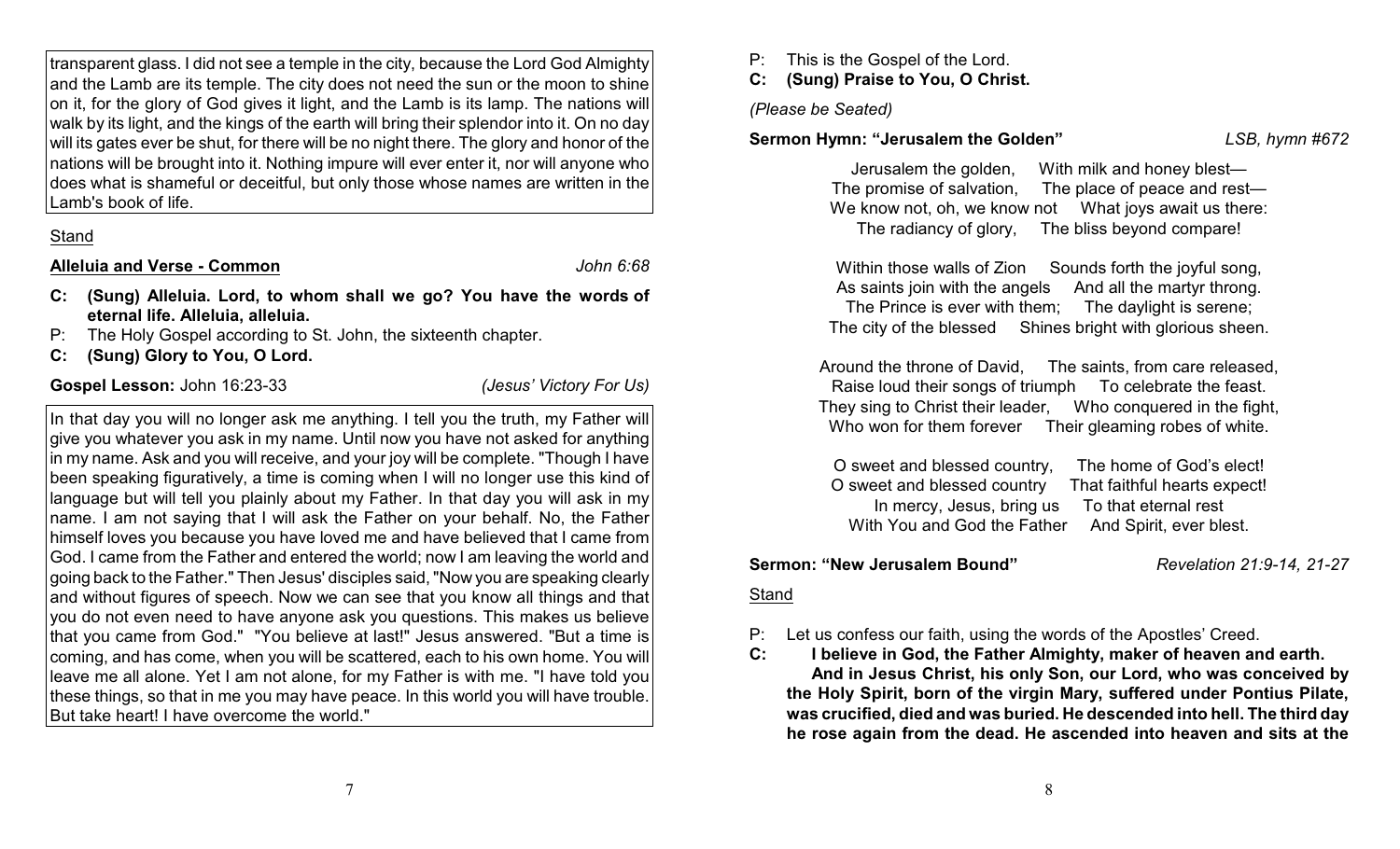**right hand of God the Father Almighty. From thence he will come to judge the living and the dead.**

**I believe in the Holy Spirit, the holy Christian Church, the communion of saints, the forgiveness of sins, the resurrection of the body, and the life everlasting. Amen**

*(Please be Seated)*

**Tithes and Offerings/Attendance Cards**

**8:30am Recognition of Mark Hess' 41 years of teaching ministry**

**OFFERTORY - Create In Me** *LSB, Divine Service 3, pg 192-193*

**C: (Sung) Create in me a clean heart, O God, and renew a right spirit within me. Cast me not away from Thy presence; and take not Thy Holy Spirit from me. Restore unto me the joy of Thy salvation; and uphold me with Thy free spirit.**

## **PRAYER OF THE CHURCH** *1 Timothy 2:1-4*

P: Friends in Christ, I urge you all to lift up your hearts to God and pray with me as Christ our Lord has taught us and promised to hear us.

God our Father in heaven, look with mercy on us, Your needy children on earth, and grant us grace that Your holy name be hallowed by us and all the world through the pure and true teaching of Your Word and the fervent love shown forth in our lives. Graciously turn us from all false doctrine and evil living whereby Your precious name is blasphemed and profaned. Lord, in Your mercy,

- **C: hear our prayer.**
- May Your kingdom come to us and expand. Bring all transgressors and those who are blinded and bound in the devil's kingdom to know Jesus Christ, Your Son, by faith that the number of Christians may increase. Lord, in Your mercy,
- **C: hear our prayer.**
- P: Strengthen us by Your Spirit according to Your will, both in life and in death, in the midst of both good and evil things, that our own wills may be crucified daily and sacrificed to Your good and gracious will. Into Your merciful hands we commend all those who are in need. We pray that you be with those hospitalized this past week (*Especially, . . .* ). Also be with those who continue treatment and healing at home. We pray for them and all those that we name

in our hearts . . . (*Silence*). Give peace to the dying, and comfort the grieving in their sorrow and loss. Lord, in Your mercy,

## **C: hear our prayer.**

P: Grant us our daily bread, preserve us from greed and selfish cares, and help us trust in You to provide for all our needs. Lord, in Your mercy,

## **C: hear our prayer.**

P: Forgive us our sins as we also forgive those who sin against us so that our hearts may be at peace and may rejoice in a good conscience before You, and that no sin may ever frighten or alarm us. Lord, in Your mercy,

## **C: hear our prayer.**

P: Lead us not into temptation, O Lord, but help us by Your Spirit to subdue our flesh, to turn from the world and its ways, and to overcome the devil with all his wiles. Lord, in Your mercy,

## **C: hear our prayer.**

P: O heavenly Father, deliver us from all evil of both body and soul, now and forever. Lord, in Your mercy,

## **C: hear our prayer.**

*(Additional prayers of the congregation. Each petition concludes with. . . )* P: . . . Lord, In Your Mercy, **C: Hear Our Prayer.**

- P: Into your hands, O Lord, we commend all for whom we pray, trusting in your mercy; through your Son, Jesus Christ, our Lord, who has taught us to pray:
- **C: Our Father who art in heaven, hallowed be thy name, thy kingdom come, thy will be done on earth as it is in heaven. Give us this day our daily bread; and forgive us our trespasses as we forgive those who trespass against us; and lead us not into temptation, but deliver us from evil. For thine is the kingdom and the power and the glory forever and ever. Amen**

# **BENEDICTION**

- P: The Lord bless you and keep you. The Lord make his face shine on you and be gracious to you. The Lord look upon you with favor and t give you peace.
- **C: (Sung) Amen**